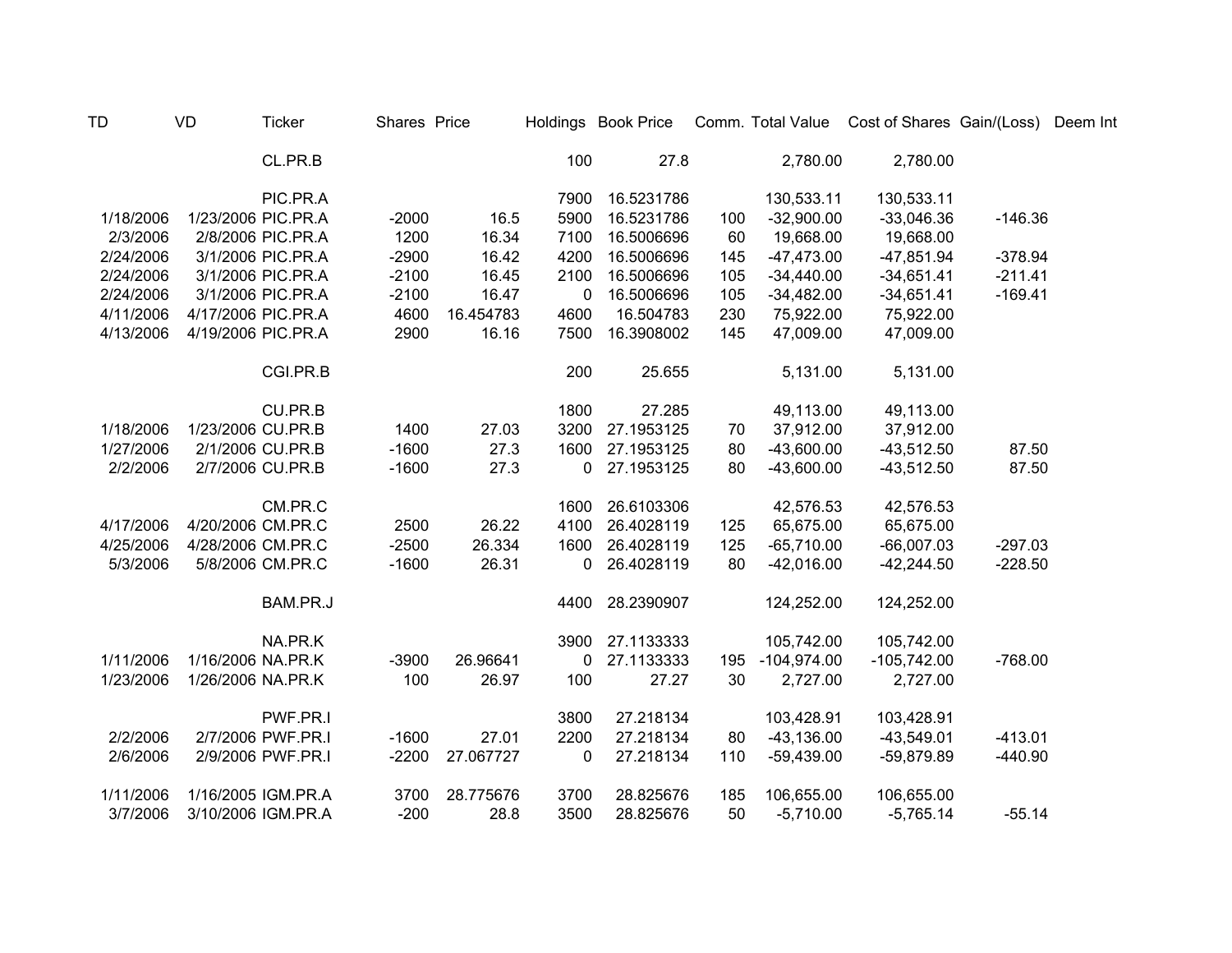| 3/8/2006  | 3/13/2006 IGM.PR.A | $-200$  | 28.78     | 3300      | 28.825676  | 50  | $-5,706.00$  | $-5,765.14$  | $-59.14$    |
|-----------|--------------------|---------|-----------|-----------|------------|-----|--------------|--------------|-------------|
| 3/10/2006 | 3/15/2006 IGM.PR.A | $-100$  | 28.85     | 3200      | 28.825676  | 50  | $-2,835.00$  | $-2,882.57$  | $-47.57$    |
| 3/13/2006 | 3/16/2006 IGM.PR.A | $-300$  | 28.64     | 2900      | 28.825676  | 50  | $-8,542.00$  | $-8,647.70$  | $-105.70$   |
| 3/16/2006 | 3/21/2006 IGM.PR.A | $-200$  | 28.64     | 2700      | 28.825676  | 50  | $-5,678.00$  | $-5,765.14$  | $-87.14$    |
| 3/17/2006 | 3/22/2006 IGM.PR.A | $-1000$ | 28.59     | 1700      | 28.825676  | 50  | $-28,540.00$ | $-28,825.68$ | $-285.68$   |
| 3/20/2006 | 3/23/2006 IGM.PR.A | $-1000$ | 28.62     | 700       | 28.825676  | 50  | $-28,570.00$ | $-28,825.68$ | $-255.68$   |
| 4/13/2006 | 4/19/2006 IGM.PR.A | $-700$  | 28.708571 | 0         | 28.825676  | 35  | $-20,061.00$ | $-20,177.97$ | $-116.97$   |
| 1/23/2006 | 1/26/2006 WFS.PR.A | 2000    | 10.91     | 2000      | 10.96      | 100 | 21,920.00    | 21,920.00    |             |
| 2/3/2006  | 2/8/2006 WFS.PR.A  | $-2000$ | 11.1      | $\pmb{0}$ | 10.96      | 100 | $-22,100.00$ | $-21,920.00$ | 180.00      |
| 3/8/2006  | 3/13/2006 WFS.PR.A | 400     | 10.85     | 400       | 10.975     | 50  | 4,390.00     | 4,390.00     |             |
| 2/2/2006  | 2/7/2006 SLF.PR.C  | 2000    | 24.33     | 2000      | 24.38      | 100 | 48,760.00    | 48,760.00    |             |
| 2/2/2006  | 2/7/2006 SLF.PR.C  | 2000    | 24.33     | 4000      | 24.38      | 100 | 48,760.00    | 48,760.00    |             |
| 3/22/2006 | 3/27/2006 SLF.PR.C | $-1000$ | 24.85     | 3000      | 24.38      | 50  | $-24,800.00$ | $-24,380.00$ | 420.00      |
| 3/30/2006 | 4/4/2006 SLF.PR.C  | $-1000$ | 24.8      | 2000      | 24.38      | 50  | $-24,750.00$ | $-24,380.00$ | 370.00      |
| 4/3/2006  | 4/6/2006 SLF.PR.C  | 1000    | 24.65     | 3000      | 24.4866667 | 50  | 24,700.00    | 24,700.00    |             |
| 4/11/2006 | 4/17/2006 SLF.PR.C | $-3000$ | 24.457667 | 0         | 24.4866667 | 150 | $-73,223.00$ | $-73,460.00$ | $-237.00$   |
| 2/6/2006  | 2/9/2006 MFC.PR.A  | 2400    | 27.31     | 2400      | 27.36      | 120 | 65,664.00    | 65,664.00    |             |
| 2/9/2006  | 2/14/2006 MFC.PR.A | $-2400$ | 27.2      | 0         | 27.36      | 120 | $-65,160.00$ | $-65,664.00$ | $-504.00$   |
| 2/9/2006  | 2/14/2006 WN.PR.B  | 2400    | 26.99125  | 2400      | 27.04125   | 120 | 64,899.00    | 64,899.00    |             |
| 5/18/2006 | 5/24/2006 WN.PR.B  | $-2400$ | 26.26     | 0         | 27.04125   | 120 | $-62,904.00$ | $-64,899.00$ | $-1,995.00$ |
| 2/28/1996 | 3/3/2006 CGI.PR.C  | 5000    | 25        | 5000      | 25.006     | 30  | 125,030.00   | 125,030.00   |             |
| 5/18/2006 | 5/24/2006 CGI.PR.C | $-2000$ | 25.712    | 3000      | 25.006     | 100 | $-51,324.00$ | $-50,012.00$ | 1,312.00    |
| 5/30/2006 | 6/2/2006 CGI.PR.C  | $-3000$ | 25.5      | 0         | 25.006     | 30  | $-76,470.00$ | $-75,018.00$ | 1,452.00    |
| 3/13/2006 | 3/16/2006 GWO.PR.X | 1000    | 27.1      | 1000      | 27.15      | 50  | 27,150.00    | 27,150.00    |             |
| 4/13/2006 | 4/19/2006 GWO.PR.X | $-1000$ | 27.46     | 0         | 27.15      | 50  | $-27,410.00$ | $-27,150.00$ | 260.00      |
| 3/20/2006 | 3/23/2006 WN.PR.A  | 2600    | 26.086923 | 2600      | 26.136923  | 130 | 67,956.00    | 67,956.00    |             |
| 4/17/2006 | 4/20/2006 WN.PR.A  | $-2600$ | 25.981923 | 0         | 26.136923  | 130 | $-67,423.00$ | $-67,956.00$ | $-533.00$   |
| 3/30/2006 | 4/4/2006 MFC.PR.C  | 1500    | 24.89     | 1500      | 24.94      | 75  | 37,410.00    | 37,410.00    |             |
| 4/3/2006  | 4/6/2006 MFC.PR.C  | $-1000$ | 24.85     | 500       | 24.94      | 50  | $-24,800.00$ | $-24,940.00$ | $-140.00$   |